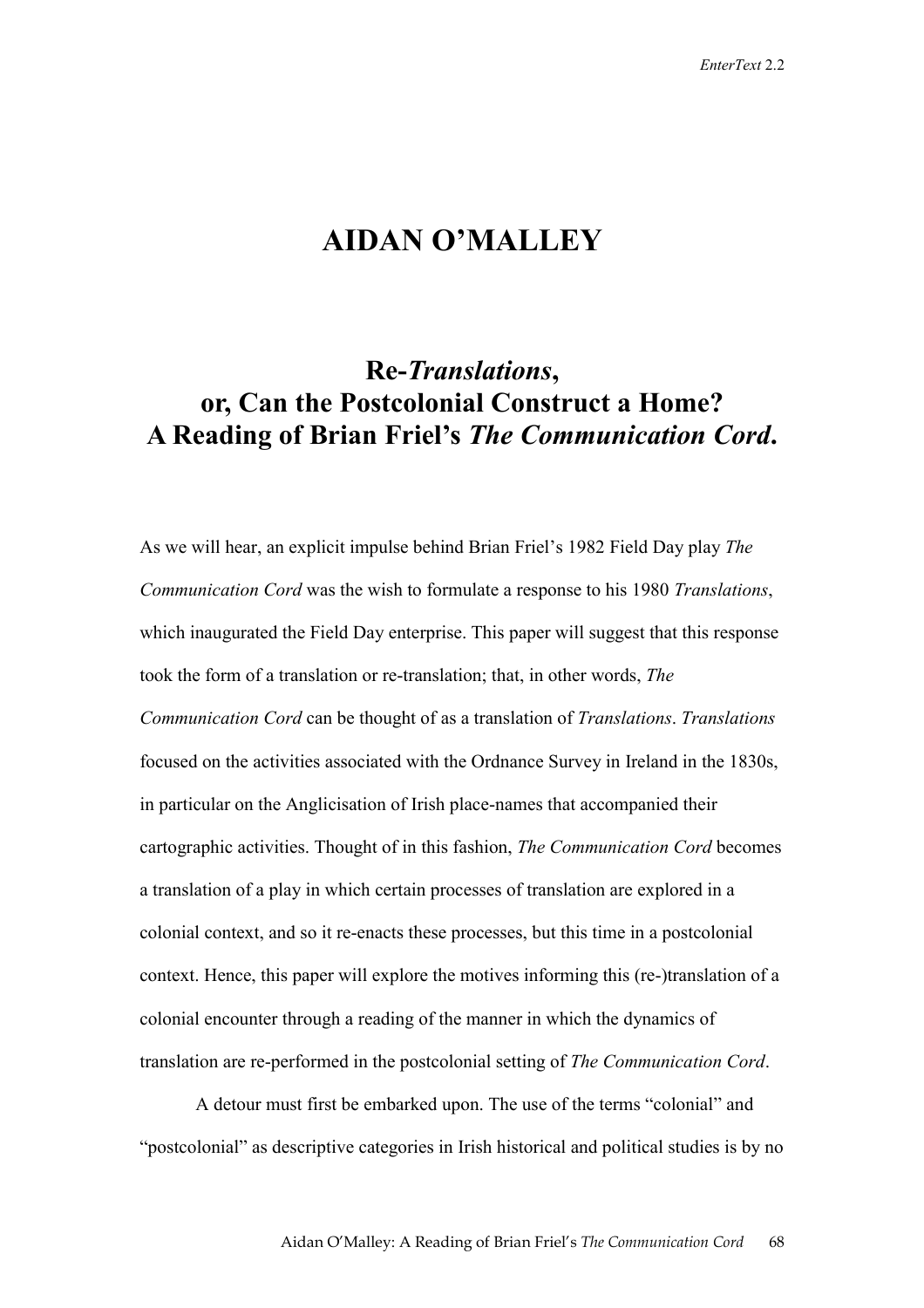means unproblematic. Within the economy of a presentation such as this, one recent excerpt from the debate around these terms will suffice. In his recent, wide-ranging study *Ireland and Empire*, Stephen Howe argues against what he sees as the homogenising effect of the use of these terms. For him,

Ireland under the Union was… a strange constitutional hybrid: quite unlike any part of the subject Empire in that it was represented—on the whole, fairly represented, proportional to population—in the Imperial Parliament, but unlike any other part of the Kingdom in the presence of 'colonial' institutions headed by the Lord Lieutenancy.<sup>1</sup>

Rather than offer a critical examination of Howe's tendency to elide questions of power relations—collapsing them into anodyne phrases, such as "the inevitable asymmetry of relations between a relatively large (and formerly globally dominant) state and a very small one" $2$ —the attention here might more usefully shift to a central aspect of his critique of the use of postcolonial theory in contemporary Irish cultural studies. As a consequence of his description of the hybrid nature of colonialism in Ireland, his main objection to postcolonial theory is the way in which such strategies tend to posit a uniform experience of colonialism across continents. In his view, movements such as negritude and African or Asian cultural nationalism have little relevance to an analysis of contemporary Ireland.<sup>3</sup>

However, while Friel has insisted on reading Ireland in colonial terms, he has also rejected this generalising tendency, thus suggesting that a postcolonial perspective can be somewhat more nuanced than Howe's characterisation of it. In an interview with Fintan O'Toole, Friel was asked if he was "aware of being almost canonized after *Translations*?" His reply helps us to begin the process of trying to locate the interstitial site he wanted to reclaim by writing *The Communication Cord*.

… ah no, that's very strong. But it was treated much too respectfully. … when you get notices especially from outside the island, saying 'If you want to know what happened in Cuba, if you want to know what happened in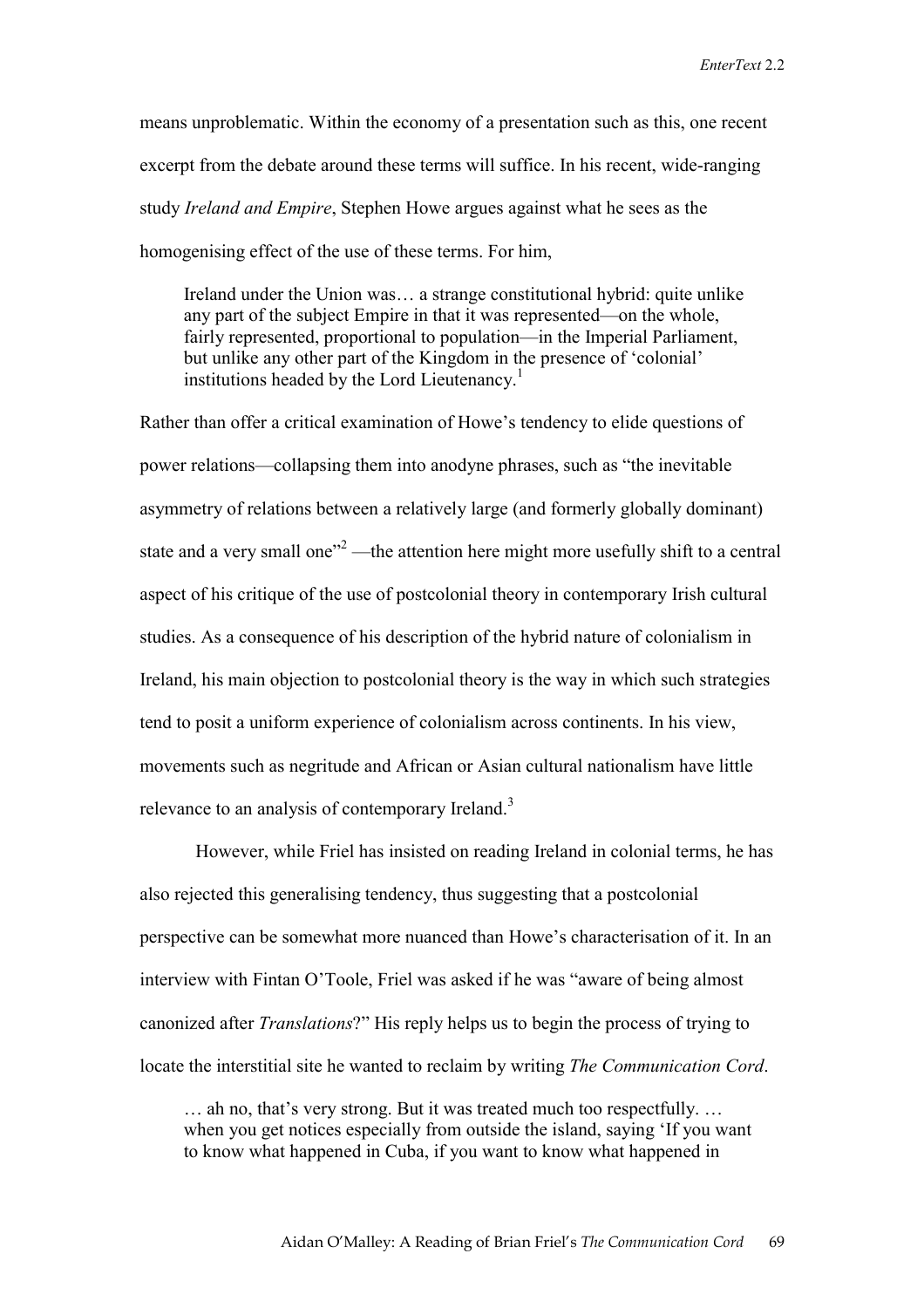Chile, if you want to know what happened in Vietnam, read *Translations,*' that's nonsense. And I just can't accept that sort of pious rubbish. $<sup>4</sup>$ </sup>

Thus, it could be argued that Friel wrote *The Communication Cord* as his translation of *Translations* in response to other critical translations of the play that made him uncomfortable. *Translations*, it should be noted, inspired an immediate and intense critical reaction. This reaction might provisionally be divided into three overlapping categories. In the first place, there were a few more romantically inclined nationalist critics who saw it as an evocation of a lost Irish idyll.<sup>5</sup> Then there were those on the opposite side of that same coin, anti-nationalist critics, who held it to be a dangerous play which refurbished old nationalist myths.<sup>6</sup> However, the predominant critical reaction has been summed up by Marilynn Richtarik thus: "Within a few years the play had acquired the status of a classic. *Translations* is now generally regarded as what Michael Sheridan declared it to be two days after it opened: a watershed in Irish theatre."<sup>7</sup> This paper will argue that these critical responses are all essentialising and, as such, were considered to be "pious" by Friel. When, in the same interview, Fintan O'Toole asked him if he was "consciously attempting an antidote to *Translations*  when [he was] writing *The Communication Cord*" Friel agreed, adding:

I was being categorized in some sort of a way that I didn't feel easy about, and it seemed to me that a farce would disrupt that kind of categorizing. There's risks involved in doing that sort of thing. I think it's a risky enterprise doing a farce.<sup>8</sup>

Thus, as a farce, *The Communication Cord* sends up forms of postcolonial pious nationalism and, in doing so, undermines both the romantic nationalist and stridently anti-nationalist responses to *Translations*.

Of course, if *The Communication Cord* is to be considered as a translation, we are impelled to reread *Translations* as an "original." But, this "original" is, amongst other things, a performance of translation, or, rather, to invoke Kearney's reading of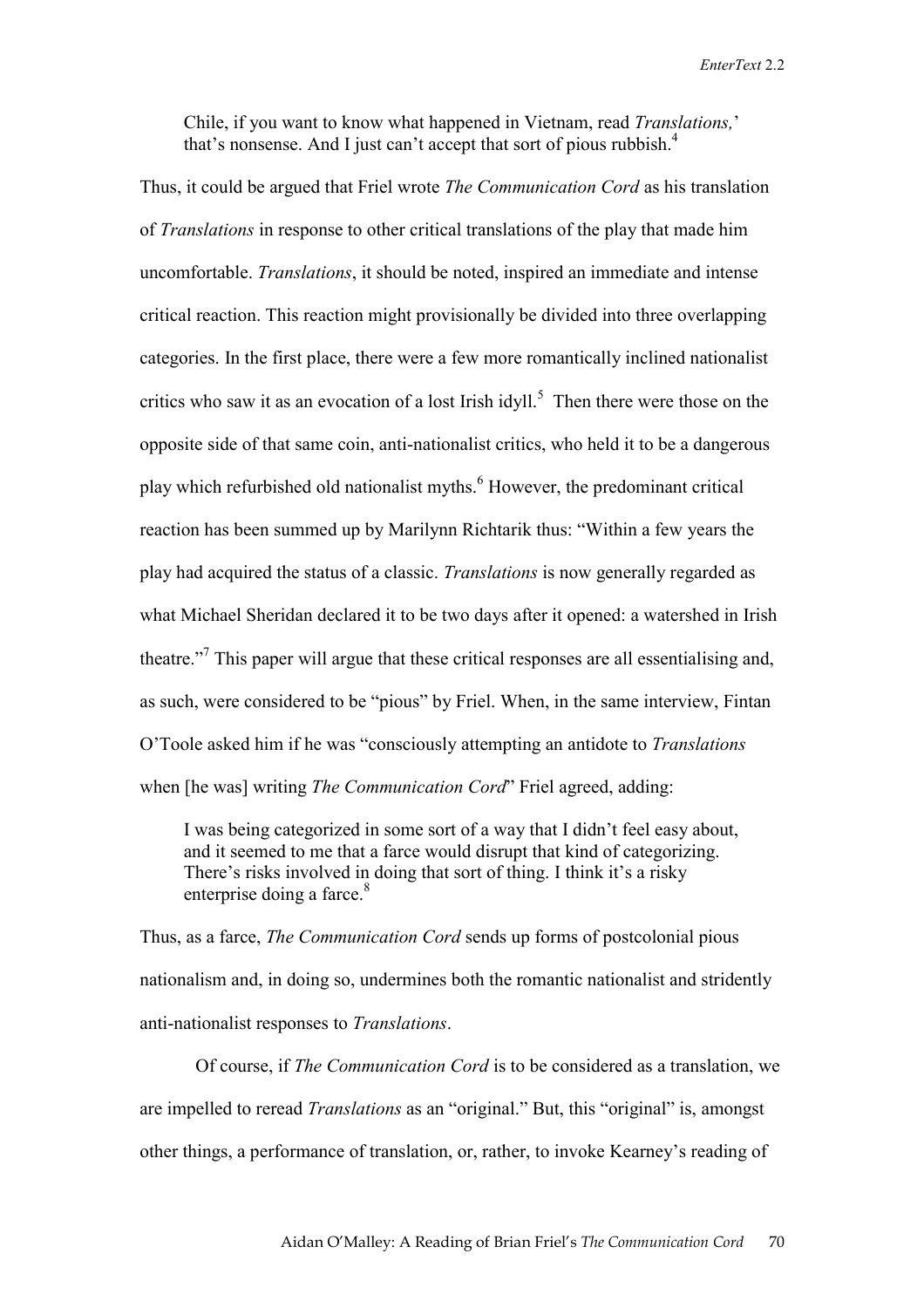the play which will be explored here later, a dramatic performance of the tensions between two different modes of translation—between what he has termed "ontological" and "positivist" attitudes to language. Thus, while James Simmons has rather elegantly described *The Communication Cord* as a case of Friel "pissing on his own monument,"10 this paper will propose that Friel's relationship with his monument was of a different order: as a translation, *The Communication Cord*, to adapt Benjamin's metaphor, uncovers anew the "always already" fragmented nature of the monument.11 This fragmentation was, of course, performed in *Translations* itself, as it had evoked the impossibility of a return to a whole "original."<sup>12</sup> Thought of in this fashion, *The Communication Cord* might indeed be framed as a form of retranslation. This, if one follows Benjamin, is a risky procedure. Translations are untranslatable, according to him, "because of the looseness with which meaning attaches to them."<sup>13</sup> This looseness is the result of the travesty inherent in translation. Benjamin had earlier described the relationship between what he called the untranslatable nucleus and the translatable words of the original in this manner:

the relationship between content and language is quite different in the original and the translation. While content and language form a certain unity in the original, like a fruit and its skin, the language of the translation envelops its content like a royal robe with ample folds. For it signifies a more exalted language than its own and thus remains unsuited to its content, overpowering and alien.<sup>14</sup>

Thus, *The Communication Cord* might be read as a travesty of a travesty: an attempt to loosen the robes that had been draped on *Translations* by farcically broadening the gap between signifier and signified, in order to re-clothe it, perhaps, in the Emperor's new clothes.

Of course, travesty is also a suitable *genre* for a play that satirises elements of postcolonial Irish society, by showing how in paying homage to nationalist pieties, they have assumed mock-imperial clothing. Seamus Deane, in his General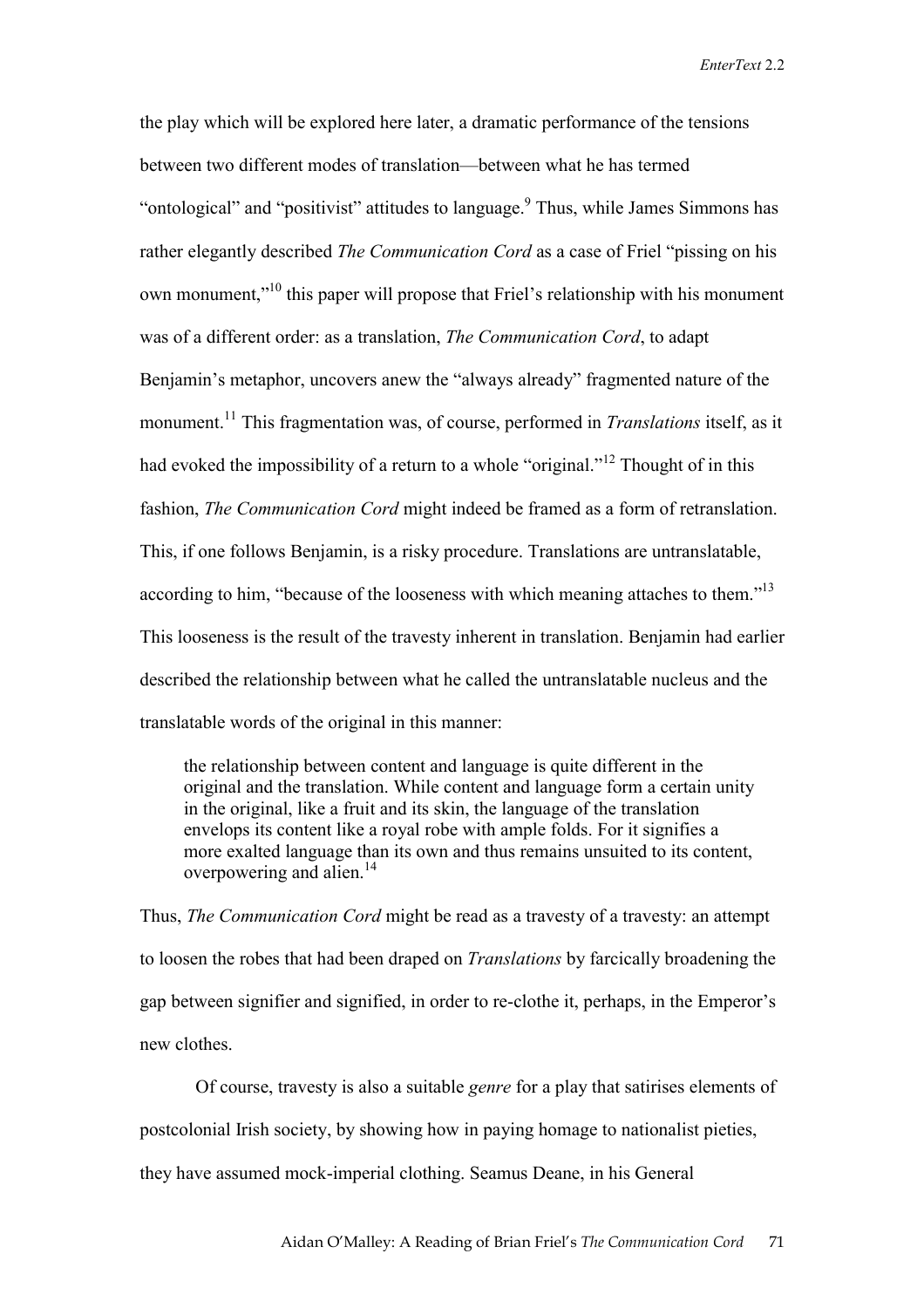Introduction to the *Field Day Anthology of Irish Writing*, has read this act of travesty as precisely a feat of retranslation:

Nationalism, cultural or political, is no more than the inverted image of the colonialism it seeks to replace. It too is an act of translation or even of retranslation. The assumption that it shares with colonialism is the existence of an original condition that must be transmitted, restored, recuperated, and which must replace the fallen condition which at present obtains.<sup>15</sup>

Hence, Friel uncovers this congruence by employing a strategy of retranslation. If *Translations* is a play of translation, *The Communication Cord* is a play of retranslation: a play in which the nationalist/postcolonial translation of colonialism is performed as a retranslation of colonial translation strategies.<sup>16</sup> This performance is the focus of this paper, which will now propose a reading of the role of the blustering senator, Dr. Donovan, in the light of this travesty, as he is the character who most explicitly personifies this disposition in the farce.

In the first place, his name must be considered, as it is the name of a translator/ "namer." John O'Donovan was the foremost scholar of the Irish language of his age and was employed by the Ordnance Survey in the 1830s to investigate Irish placenames. His job was to travel the length and breadth of Ireland to ascertain the most correct version of a place's name, and then to advise on the orthography to be used on the maps. He thus embodied the precarious ambivalence of the *traduttore traditore* ("translator traitor"). While he was employed in a colonising operation—participating in what Friel termed "the naming-taming process"<sup>17</sup> —his work also recuperated and salvaged a huge amount of local knowledge that might otherwise have been lost. So much so, that the contemporary nationalist writer, Thomas Davis, advocated studying the output of the Survey as a part of a strategy of reclaiming "Ireland for the Irish."<sup>18</sup> O'Donovan's accounts of his work for the Survey informed Friel's writing of *Translations*, and are partially reflected in the character of Owen.<sup>19</sup>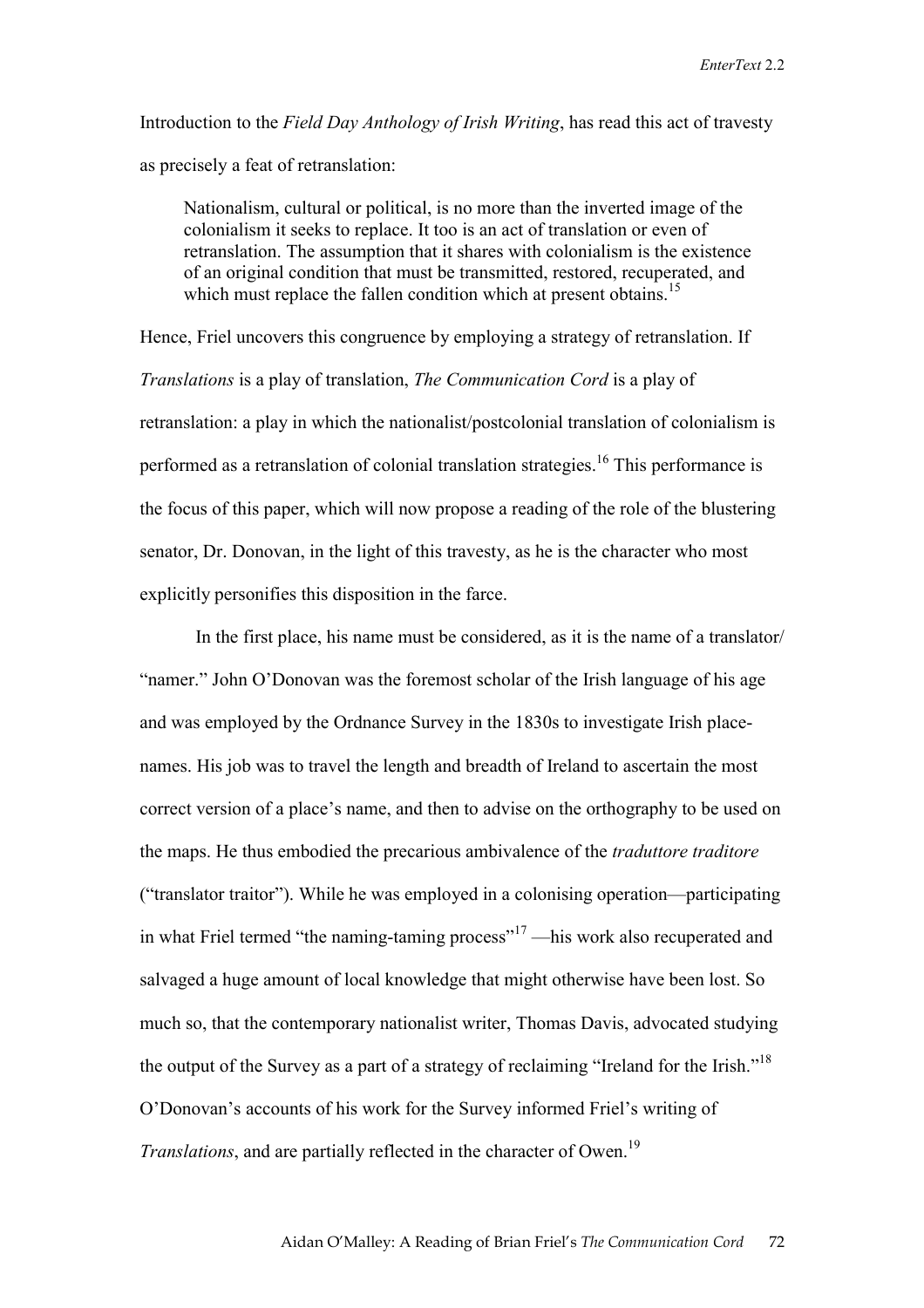Senator Donovan in *The Communication Cord* also participates in the naming process. This is his reaction to Tim's invention of a character called "Jack the Cod:" "I love that. Call a man Jack the Cod and you tell me his name and his profession and that he's not very good at his profession. Concise, accurate and nicely malicious. Beautiful!"<sup>20</sup> Donovan's style of reading this name can be explored by returning to Kearney's reading of the competing attitudes to language in *Translations*: between what he has termed a "positivist" attitude to language, which he identifies with the colonial effort, and a Heideggerian, "ontological" disposition, which finds expression in the etymological excavations in which the hedge school participates. In order to amplify these distinctions, Kearney will be quoted at some length here. He holds that the "ontological" approach celebrates language,

as a way to truth in the Greek sense of the term, *A-lethia*, meaning unforgetfulness, un-concealing, dis-closure. Language tells us truth by virtue of its capacity to unlock the secret privacies of our historical Being (the 'interiority of the heart's space').… Language houses Being by recalling things from their past oblivion, thus attuning us once again to our lost identities, enabling us to re-member (*an-denken*) our alienated, dismembered selves.…

Friel opposes this *ontological* model of language to the *positivist* use of words as agents of pragmatic progress. This alternative positivist model is perhaps most closely associated with the philosophy of the British Empiricism, which served in recent centuries as the ideological mainstay of British colonialism.... Positivism maintains that words are mechanically given (*positum*)—objects in a world of similar objects. They are eminently unmysterious entities to be used as instruments for the representation, mapping or classification of reality. And the reductionist goal of positivism is to produce an exact decoding of the world by establishing a one-to-one correlation between *words* and the *facts* of empirical experience. Language is thus reduced to a utilitarian weapon for the colonization of Being.<sup>21</sup>

These distinctions mark out two radically different approaches to translation that can reasonably be said to lie close to the heart of the concerns of *Translations*. Moreover, they help one to appreciate the nature of Donovan's travesty. His farcical reading of "Jack the Cod" attempted to perform in a more "ontological" manner, as an insight into the man's origins. However, its style was resolutely "positivist." Its effort to cast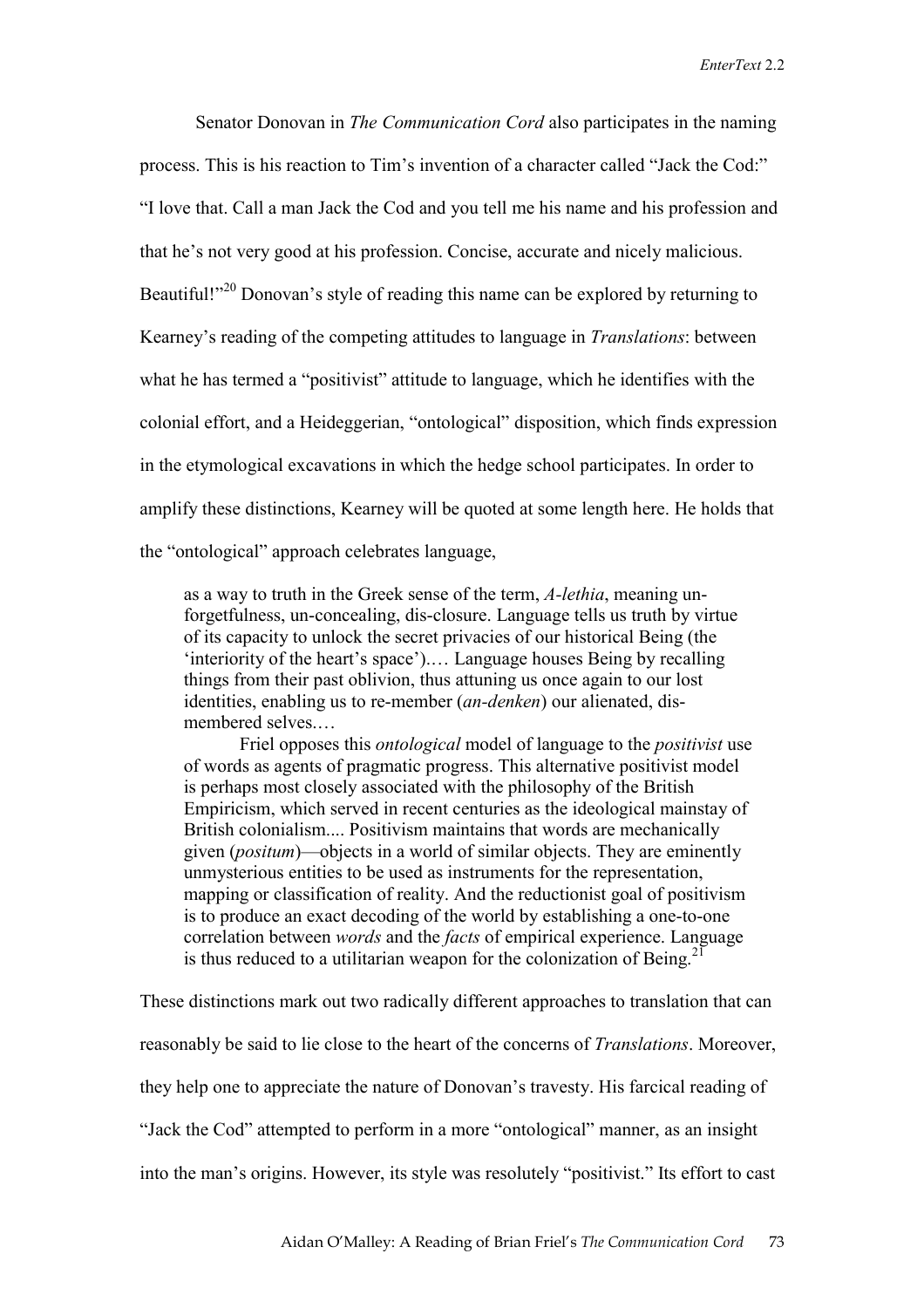itself in an "ontological" light is what Donovan would see as necessary deference to a supposedly purer past. In short, it is an act of piety, the absurdity of which is reinforced by the fact that it is in any case an invented name. Indeed, the play, as a farce, is weighed down by a plethora of invented names and mistaken identities; names that set out to mislead and misrepresent, to gain short-term advantages. Donovan is Teddy to his French mistress, Evette, and Dr. Bollocks for the German, who is, at various stages, called Barney the Banks, Barney Munich and Willie Hausenbach. In this manner, *The Communication Cord* re-enacts, in excess, *Translations*' portrayal of the limits of a "positivist" translation of names. However, it could also be re-posing a question about the possible nature of an "ontological" approach. In *Translations* this question was inevitably obscured by the fact that the "positivist" style of translation was a colonial imposition, and so the "ontological" resistance to this tended to be equated with an attitude that would posit the untranslatability of proper names, as a way of preserving their inner meaning.<sup>22</sup> Here though, the farcical foregrounding of naming and role-playing places under question the notion that there might be a pure and secret proper name to be found underneath these various aliases. Indeed, perhaps even the desire that Derrida submits is "at work in every proper name" — "translate me, don't translate me" — is being suggested.<sup>23</sup> This, in other words, would caution against any temptation to view the "ontological" as an entirely pure alternative to "positivism." If language contains a call for translation, contamination is inevitable; thus, perhaps the optimum translation strategy must be one in which the unresolvable strife of the "bizarre hendiadys," "necessary and impossible,"24 is expressly felt.

Thus, it is with no little irony that we learn from Donovan's daughter Susan, towards the end of a play in which identities and names are entirely malleable, that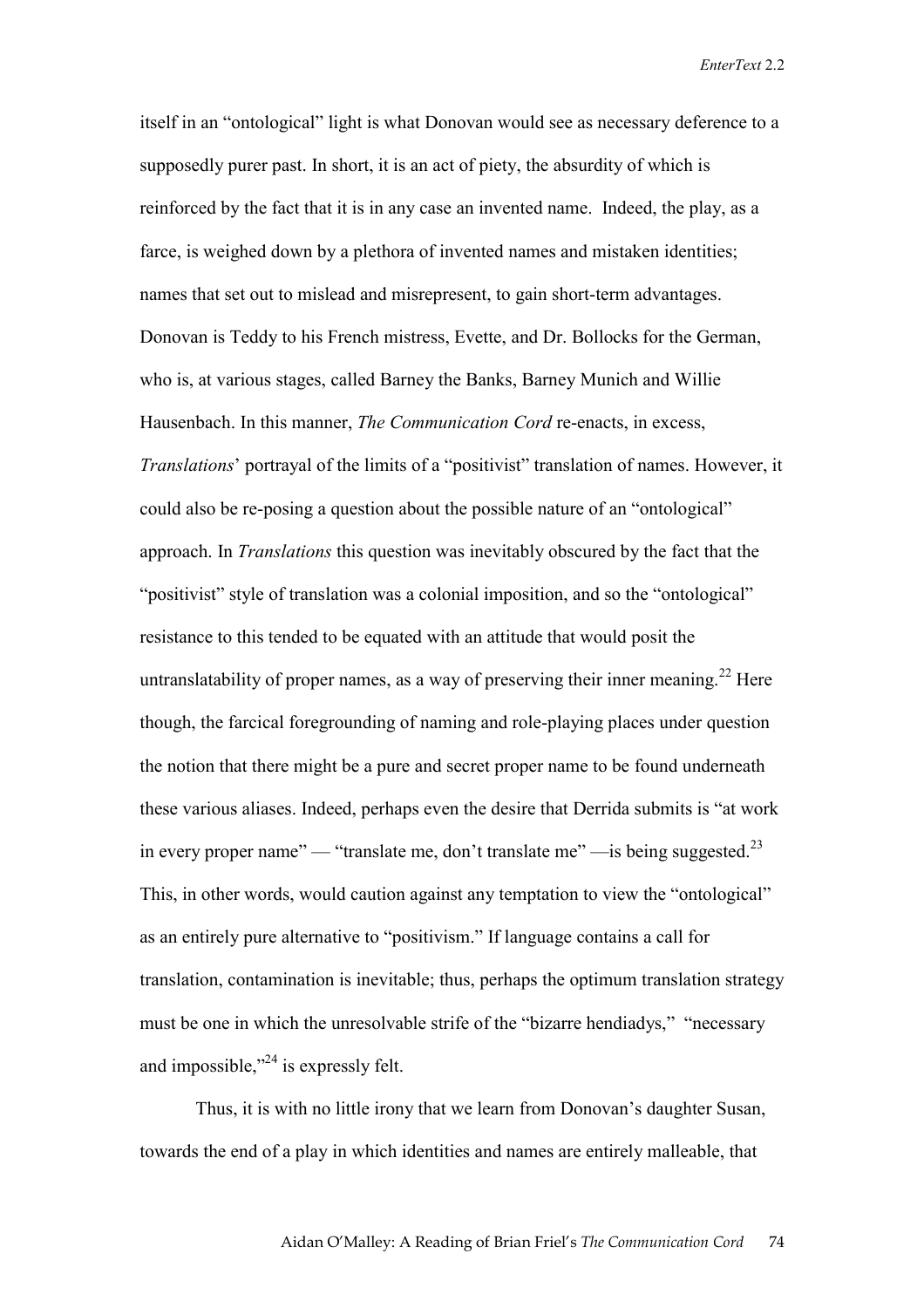Donovan's name is "Patrick Mary Pious."25 As was mentioned earlier, Donovan is the embodiment of piety, and as such initially finds himself very much at home in the house that is the setting for this play. It is located in the "present" in a restored thatched cottage in Ballybeg, the fictional townland in Donegal in which many of Friel's plays are set including *Translations*, which bore witness to the change of its name from Baile Beag to Ballybeg. The opening stage directions, in their description of the interior, also set the stage for the reading here:

*The action takes place in a 'traditional' Irish cottage. … Every detail of the kitchen and its furnishings is accurate of its time (from 1900 to 1930). But one quickly senses something false about the place. It is too pat, too 'authentic'. It is in fact a restored house, a reproduction, an artefact of today making obeisance to a home of yesterday.<sup>26</sup>*

As the play opens, this unlived-in holiday home is being set up as a trap. It belongs to the family of Jack McNeilis, a barrister, and he has hatched a plan to loan it for a couple of hours to his friend Tim Gallagher, a lecturer in linguistics, notably without tenure, who is struggling with a thesis on "Discourse Analysis with Particular Reference to Response Cries."<sup>27</sup> By playing the role of host in such a cottage, Tim can impress Donovan—his girlfriend Susan's father—who is noted for his appreciation of such Irish antiquities. Indeed, he is immediately enchanted by the place, agreeing with Jack's deliberately parodic description of it: "This is where we all come from. This is our first cathedral. This shaped all our souls. This determined our first pieties."<sup>28</sup>

Moreover, Donovan finds himself in communication with the place; it is the reification of a style of translation that speaks to him:

This speaks to me, Tim. This whispers to me. Does that make sense to you?

This is the touchstone. That landscape, that sea, this house—this is the apotheosis. …

…

I suppose what I'm really saying is that for me this is the absolute verity.<sup>29</sup>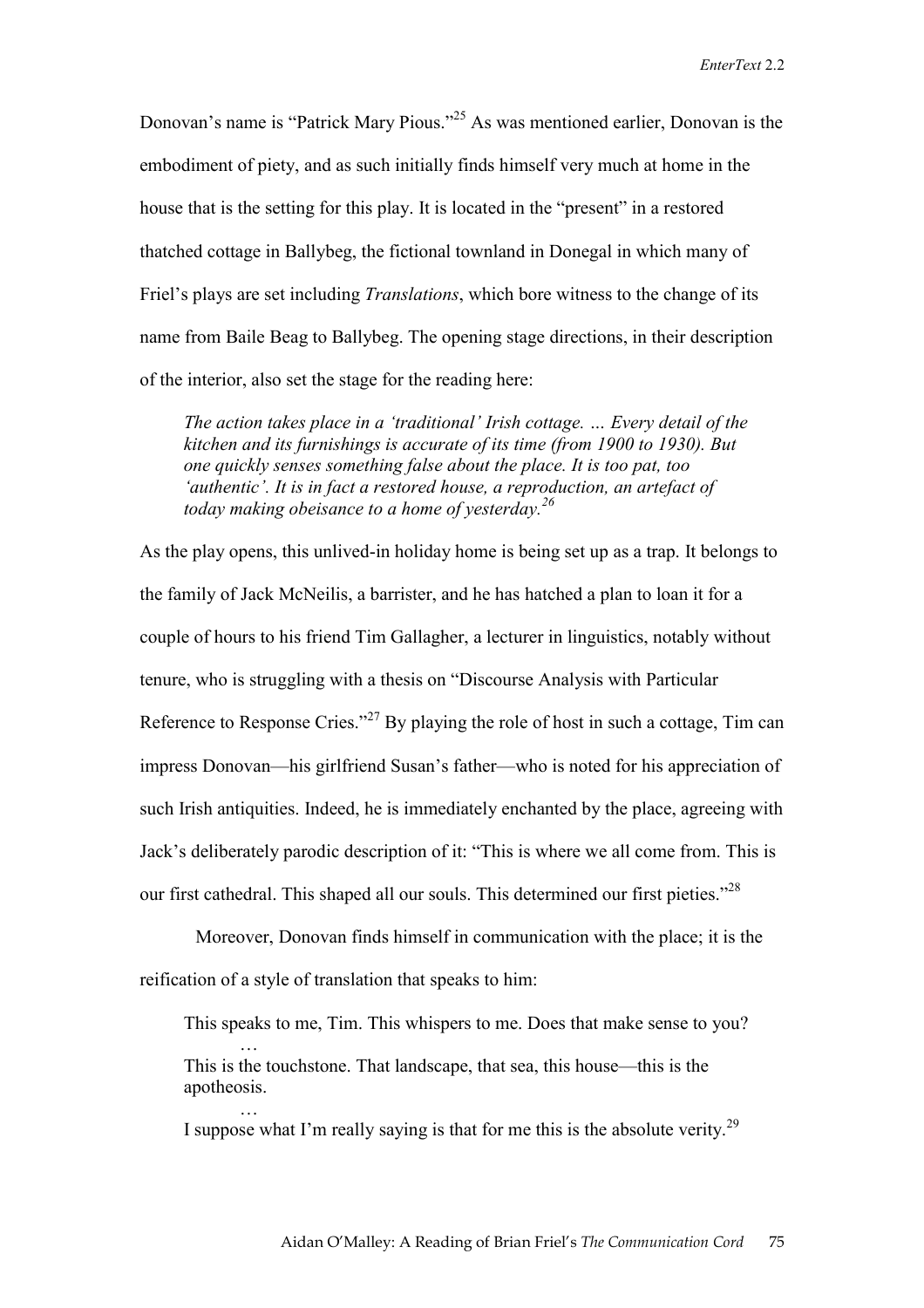This paper proposes that this house, as an artefact of today making obeisance to the past, represents a piously translated construction, one which, in producing an effect of authenticity, would seek to deny its status as a translation. This edifice will now be partially deconstructed in order to locate the correspondences between a pious and "positivist" translation in their flawed relationships with the past. In short, if one takes Heidegger's notion of "imaginings that are visible inclusions of the alien in the sign of the familiar $130$  as a possible definition of an "ontological" disposition, the pious and "positivist" attitudes would tend to ignore the otherness of the past.

This is most vividly revealed in Donovan's misadventure with the post and chains that were used to tether the cattle in the house. He is at first overjoyed to see them, tellingly noting that they have been "incorporated…into the kitchen as of course it should be because that it is exactly as it was!"<sup>31</sup> He then decides to act out a pious historical scenario to illustrate how these posts and chains function. In doing so, he literally traps himself in this recreated, idealised past, and spends most of the rest of the play tied up in the posts and chains. The pretence that the house is not a translation is exploded by the fact that the clasp of the post and chains is rusted and does not work properly; the whole contraption is literally of no use. His unnatural posture, of course, uncovers Donovan's real false piety, and he turns on the house:

This determined our first priorities! This is our native simplicity! Don't give me that shit! …

... This is the greatest dump....<sup>32</sup>

Furthermore, this is also an act of travesty, in that Donovan has assumed the role of a cow and now finds himself caught in his positivist pretence. Indeed, his repeated "oooghs" of discomfort come across as a series of bovine utterances. The nature of this travesty perhaps inevitably evokes the Circe episode of *The Odyssey*, and it may be useful to linger at this analogy (which may itself be a travestied reading), in order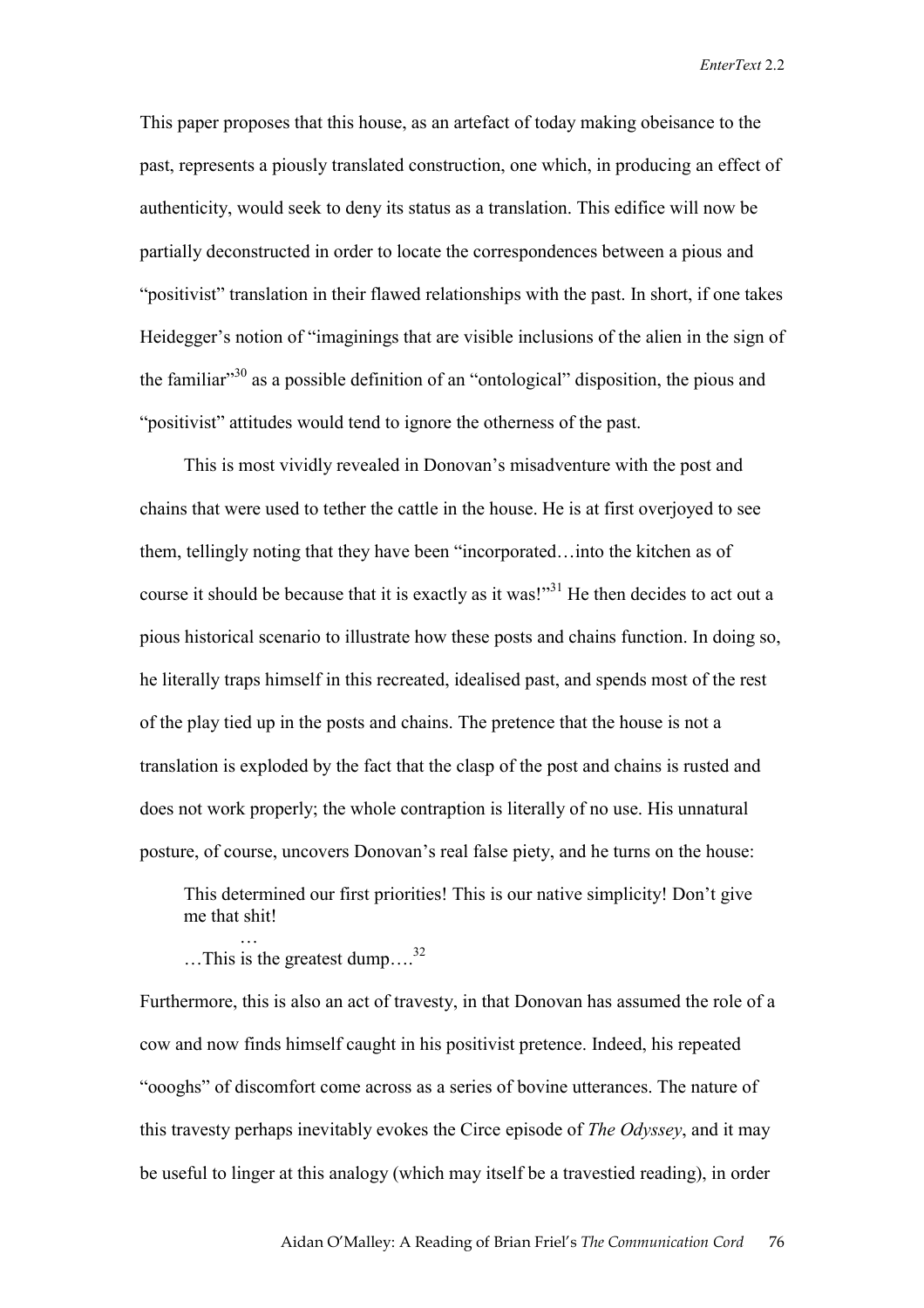to interrogate, in a deliberately speculative fashion, the notion of piety and its relationship with the past once more.

As we know, in order to continue his eccentric journey from Circe's island, Odysseus had to descend to the House of Death and consult with Tiresias and crucially confront his dead ancestors and friends. He is specifically enjoined to practise appropriate rites of piety before encountering the dead. In effect, this piety involves the difficult coming to terms with the fact that his loved ones are no more than shades; indeed, he tries and fails three times to embrace his mother's shade.<sup>33</sup> Thus, not only is there no joy to be gained for Odysseus by encountering the past, but he also literally cannot grasp his past; it is, once more, an "impossible and necessary" task. Donovan, on the other hand, assumed a full comprehension of his past, until he found himself ensnared in its grip. Hence, tentatively, it is suggested here that the difference between necessary piety and its false reflection can be witnessed in Odysseus' need to mourn, and so endure the experience of the lack of presence, as opposed to Donovan's celebratory recreation of the past, which produces nothing more than a pantomime. As de Man has hinted, mourning exists on the other side of intelligibility; it is the figure *par excellence* for non-comprehension, based as it is on the lack of acceptance or comprehension of the absence of the other.<sup>34</sup> Thus, to use a vocabulary relevant to the processes of translation, mourning might be thought of as a decisive recognition of the fissure between the sign and the signified. In other words, and to push this once more in a direction suggested by de Man's reading of Rousseau, it underscores the inherent metaphorical nature of language.<sup>35</sup>

Perhaps unsurprisingly, this would appear to return us to what might be called the thesis at the heart of *The Communication Cord*; as might be recalled, Tim is struggling with a PhD on discourse analysis and response cries. The nature of his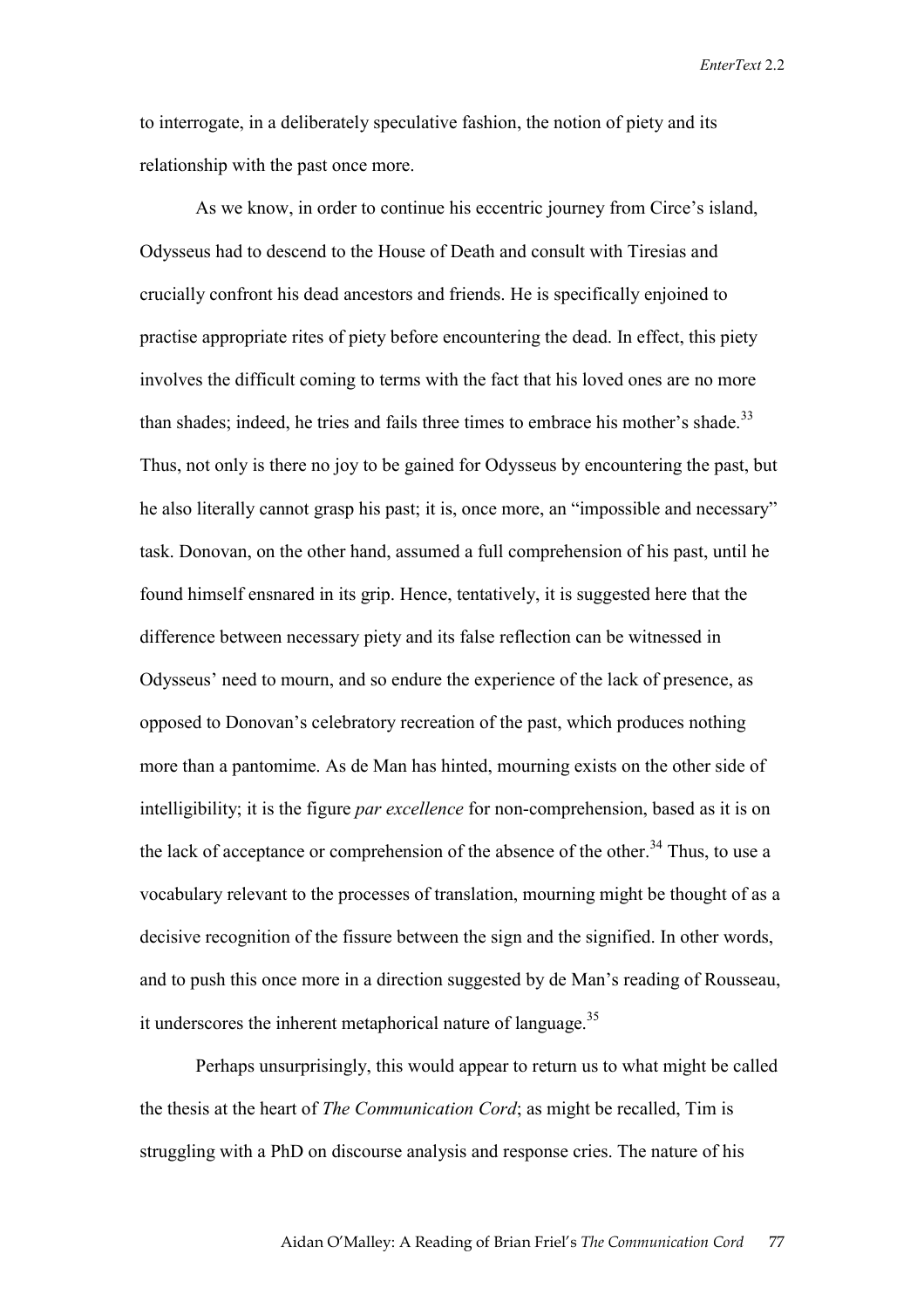problems might be guessed at from his description of his work to Jack early in the play. He proposes a rather strict, indeed, one might say positivist-style, codification of the functions and processes of discourse: "Language. An agreed code. I encode my message; I transmit it to you; you receive the message and decode it."<sup>36</sup>

Strangely, it would appear that his focus on the role of "response cries" within this code is what is deconstructing this system. When, in the midst of Tim's lengthy descriptions, Jack interjects an exclamatory "God," Tim seizes on this:

A response cry! And that's really the kernel of my thesis. A response cry blurted out as an involuntary reaction to what you've just heard. And what does it tell me? Does your 'God' say: I never knew that before? Does it say: This is fascinating—please continue? Does it say: Yes, I do desire to share your experience? Does it say: Tim you're boring me? Or is your expletive really involuntary? Maybe—because we're both playing roles, if we're both playing roles—maybe your 'God' is a *pretence* at surprise, at interest, at boredom. And if this is a pretence, why is it a pretence?<sup>37</sup>

Thus, Tim would appear to be caught between the desire to codify and the knowledge that this is not sufficient: insufficient precisely because even a seemingly involuntary, perhaps one might even say, originary, cry needs to be interpreted. Inscribed within it, in short, is the possibility of metaphor<sup>38</sup> —a possibility that cannot be accommodated in a purely "positivist" translation.<sup>39</sup>

The play ends with another possible travesty, this time with the house collapsing in a Babel-like fashion. As Derrida has reminded us, Babel itself was collapsed by an angry god who resented the Shems' attempt to make a name for themselves, and so create a linguistic hegemony:

What happens in the Babel episode, in the tribe of the Shems? Notice that the word "shem" already means *name*: Shem equals name. The Shems decide to raise a tower—not just to reach up to the heavens but also, it says in the text, to make a name for themselves. They want to make a name for themselves, and they bear the name of name… how will they do it? By imposing their tongue on the entire universe on the basis of this sublime edification.… Had their enterprise succeeded, the universal tongue would have been a particular language imposed by violence, by force, by violent hegemony over the rest of the world. It would not have been a universal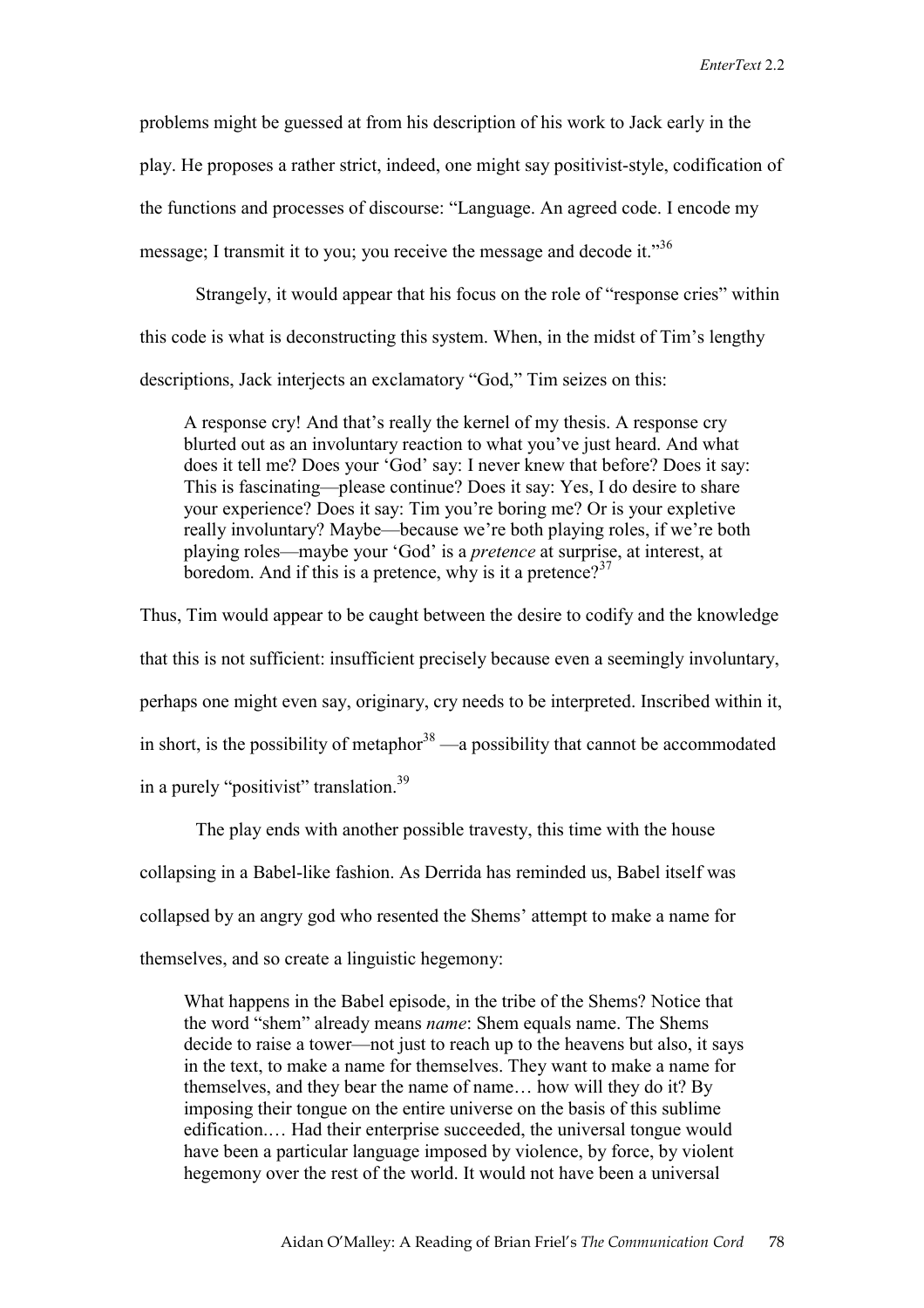language—for example in the Leibnizian sense—a transparent language to which everyone would have had access. Rather, the master with the most force would have imposed this language on the world and, by virtue of this fact, it would have become the universal tongue. $40$ 

While this episode has an obvious colonial relevance, its re-staging within *The* 

*Communication Cord* renders it also as a postcolonial quandary: how to recuperate

one's past and one's ability to name oneself without re-imposing a hegemony based

on a pretence that a pure Adamic act of naming is available. Thus, read this way, the

collapse of the cottage repeats the lesson of the Tower of Babel, which is also a theme

of *Translations*, namely the fact that this Adamic coincidence of sign and signified

has been exploded.

In *The Communication Cord* this postcolonial house falls because Tim and

Claire lean on the beam that was holding the house up. They had not noticed this as

they were engaged in falling in love with each other. Their conversation, a

"translation-as-analysis" of Maire and Yolland's dialogue in *Translations*, concerns

Tim's need to rethink his thesis:

TIM: We're conversing now but we're not exchanging units, are we? CLAIRE: I don't think so, are we? TIM: I don't think we can because I'm not too sure what I'm saying. CLAIRE: I don't know what you're saying either but I think I know what's implicit in it. …

TIM: Even if what I'm saying is rubbish? CLAIRE: Yes. TIM: Like 'this is our first cathedral'? CLAIRE: Like that. TIM: Like 'this is the true centre'? CLAIRE: I think I know what's implicit in that. TIM: Maybe the message doesn't matter at all then. … CLAIRE: It's the occasion that matters. TIM: And the reverberations that the occasion generates. … CLAIRE: And the desire to sustain the occasion. TIM: And saying anything, anything at all, that keeps the occasion going.

CLAIRE: Maybe even saying nothing.

…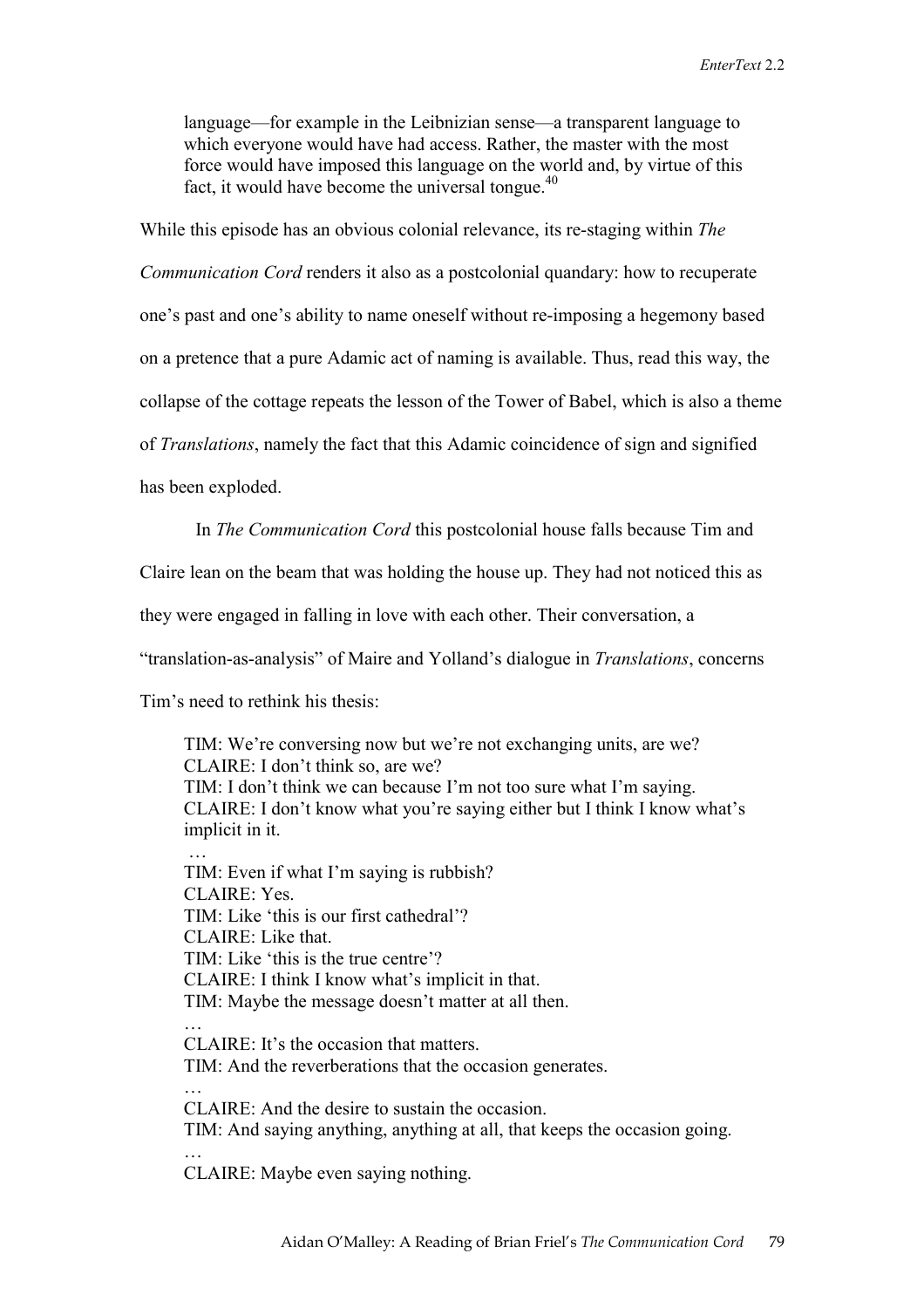## TIM: Maybe. Maybe silence is the perfect discourse. $41$

Hence, some level of meaning might even be uncovered in phrases which had apparently been completely hollowed out in the course of this play. But, in a seeming paradox, in order for these phrases to have meaning, they must resist comprehension. Thus, this house—a reification of a "positivist" travesty, if you will—is brought down by a confirmation of the Heideggerian notion of language as the "house of being," and this perhaps becomes the necessary and impossible blueprint for the construction of a postcolonial home. Language, in this view, does not say everything explicitly, as something is apparently being withheld as it is spoken.<sup>42</sup> Echoes of one of Hugh's final speeches in *Translations*, in which he states that "confusion is not an ignoble condition" and that "[t]o remember everything is a form of madness,"<sup>43</sup> might be heard here. Of course, a disposition that claimed to do so would necessarily be an obvious pretence and, as we have seen, this "positivist" pretence of a full comprehension, in a postcolonial no less than in a colonial context, is a hegemonic gesture. In opposition to this, *The Communication Cord* seems to re-posit a difficult counter-hegemonic postcolonial strategy involving simultaneous understanding and confusion, deconstruction and construction; a strategy of movement and resistance to stasis—one, in short, that attends primarily to the unpredictable claims of language. This, indeed, returns us to Friel's choice of a quotation from Heidegger as a prefatory note in the original programme for *Translations*:

Man behaves as if he were the master of language, whereas in fact it is language which remains his mistress. When this relationship of dominance is inverted, man has recourse to strange contrivances.<sup>44</sup>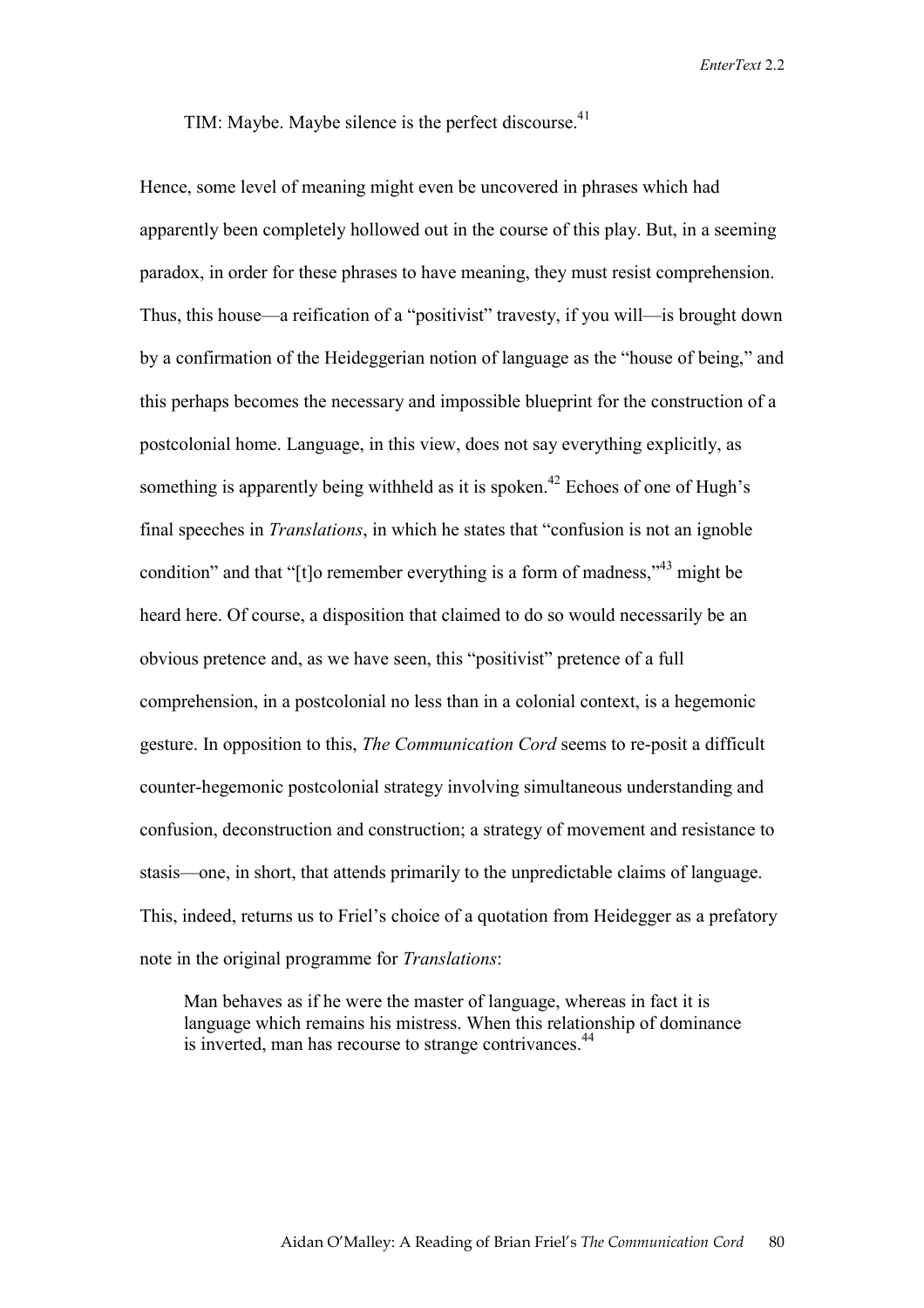## **Notes**

 $\overline{a}$ 

<sup>1</sup> Stephen Howe, *Ireland and Empire: Colonial Legacies in Irish History and Culture* (Oxford: Oxford University Press, 2000), 69.

 $3$  Hence, Howe subtitles his critique of Field Day, "Fanon comes to the Foyle," ibid., 110. He summarises his objections to this use of postcolonial theory in the Irish context, 233f.

4 Brian Friel, "In Interview With Fintan O'Toole (1982)" in Christopher Murray, ed., *Brian Friel: Essays, Diaries, Interviews 1964-1999* (London: Faber and Faber, 1999, 105-15), 107.

 $<sup>5</sup>$  Desmond Rushe, for instance, in his review of an early performance, articulates a more sentimental</sup> view of the play, seeing it as "an astonishing evocation of a time when the flashing-eyed Athene of Grecian saga was as familiar to Donegal peasants as the Grainne of Irish legend." Cited in Marilynn J. Richtarik, *Acting Between the Lines: The Field Day Theatre Company and Irish Cultural Politics 1980-1984* (Oxford: Clarendon Press, 1994), 56.

 Lynda Henderson, for instance, cites *Translations* as an example of one of the contemporary Irish plays that "bleat plaintively of old wounds." Lynda Henderson, "A Fondness for Lament" (*Theatre Ireland* 17, 1988-1989, 18-20), 18.

 $<sup>7</sup>$  Richtarik, 29.</sup>

<sup>8</sup> Friel, "In Interview With Fintan O'Toole (1982)," 107.

<sup>9</sup> Friel indeed has insisted that the play is about "language and only language." Brian Friel, "Extracts From a Sporadic Diary" in Tim Pat Coogan, ed., *Ireland and the Arts* (London: Namara, 1986, 56-61), 58.

10 James Simmons, "Brian Friel, Catholic Playwright" [Review of *Selected Plays of Brian Friel*] (*The Honest Ulsterman* 79, 61-66), 66.<br><sup>11</sup> The reference is to the famous and highly problematic image that Benjamin employs in "The Task of

the Translator:" "Fragments of a vessel which are to be glued together must match one another in the smallest details, although they need not be like one another. In the same way a translation, instead of resembling the meaning of the original, must lovingly and in detail incorporate the original's mode of signification, thus making both the original and the translation recognizable as fragments of a greater language, just as fragments are part of a vessel." Walter Benjamin, "The Task of the Translator: An Introduction to the Translation of Baudelaire's *Tableaux Parisiens*" in *Illuminations*, trans. Harry Zohn (London: Fontana Press, 1992, 70-82), 79.

12 However, it could be argued that a tone of lament pervades *Translations*. Hence, *The Communication Cord*'s radical translation of this tone is a somewhat more unambiguous restatement of the impossibility of such a return.

 $13$  Benjamin, 81.

<sup>14</sup> Ibid., 76. Problematically for the style of reading employed here, this seems to suggest that the original exists in a state of wholeness. However, this reading can be challenged by a reflection on Benjamin's image of the amphora which, as can be seen in the quotation above, could potentially express "a certain unity;" on inspection, though, its nature is "always already" fragmented.

<sup>15</sup> *The Field Day Anthology of Irish Writing*, General Ed., Seamus Deane (Derry: Field Day; New York: Norton. 1991). xxv.

<sup>16</sup> In so doing, *The Communication Cord* pre-empts Niranjana's warning: "[t]he post-colonial translator must be wary of essentialist anti-colonial narratives; in fact, s/he must attempt to deconstruct them, to show their complicity with the master-narrative of imperialism." Tejaswini Niranjana, *Siting Translation: History, Post-Structuralism, and the Colonial Context* (Berkeley and Los Angeles: University of California Press, 1992), 167.

 $17$  Friel, "Extracts From a Sporadic Diary," 58.

<sup>18</sup> Davis argued, in support of O'Donovan's work, that, "to be able to keep [Ireland], and use it, and govern it, the men of Ireland must know what it is, what it was, and what it can be made." Thomas Davis, "The History of Ireland," *Essays, Literary and Historical* (Dundalk: Dundalgan Press, 1914), 382.

19 "I keep returning to the same texts: the letters of John O'Donovan, Colby's *Memoir*, *A Paper Landscape*, *The Hedge-Schools of Ireland* by Dowling, Steiner's *After Babel*." Friel, "Extracts From a Sporadic Diary," 57.<br><sup>20</sup> Brian Friel, *The Communication Cord* (Meath: Gallery Books, 1989), 46.

<sup>21</sup> Richard Kearney, "The Language Plays of Brian Friel" in, *Transitions: Narratives in Modern Irish Culture*, (Manchester: Manchester University Press; New York: St. Martin's Press, 1988, 123-160), 155-156.

 $^{2}$  Ibid., 147.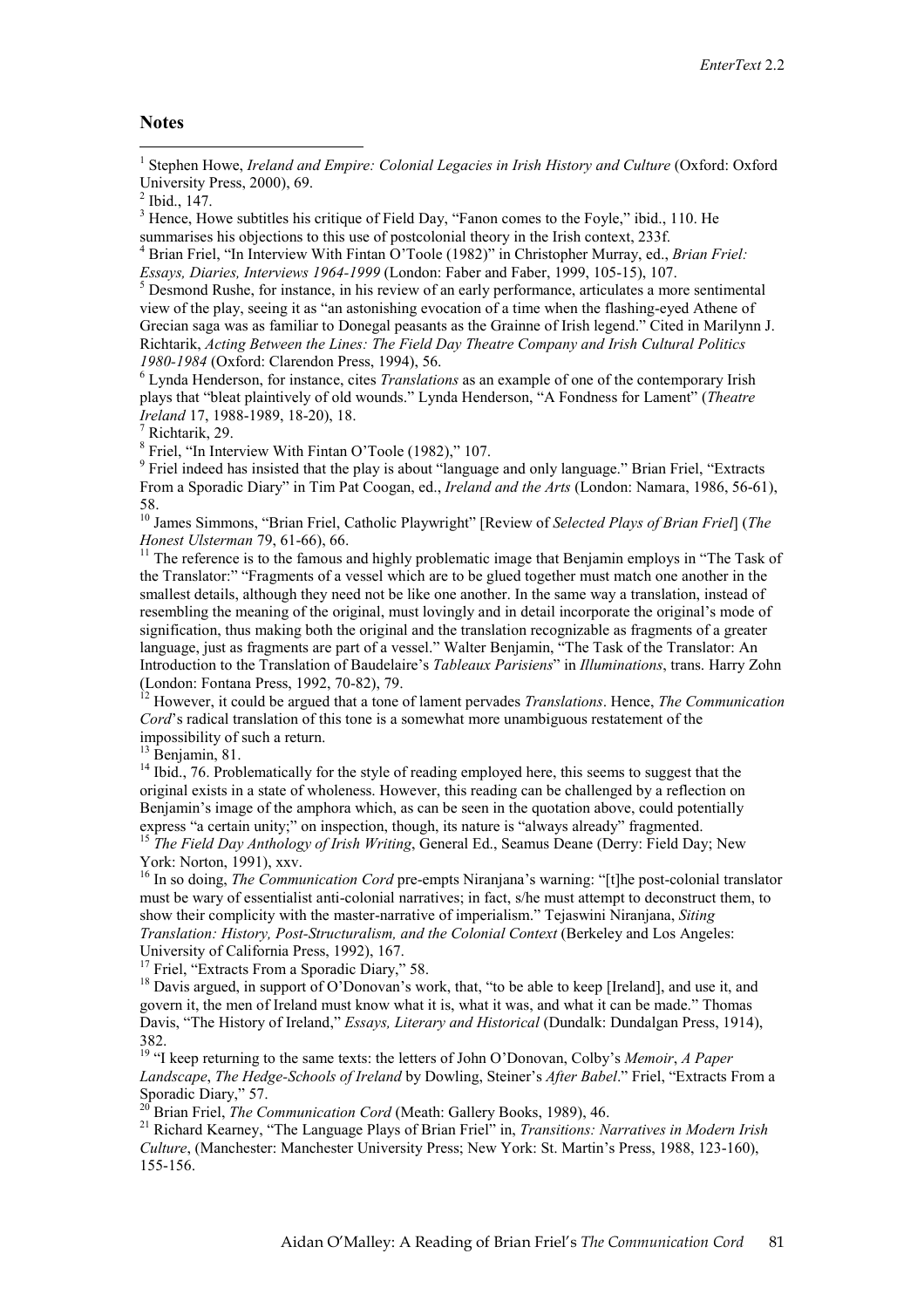$22$  Derrida has posed the question thus: "we have a series of names throughout our lives. We are constantly being named by different names which add up, disappear, accumulate, and so on. But what one may well ask oneself is whether, beneath the proper name or names that are in one way or another public knowledge, there does not exist a proper name that is unconscious and secret, a name we are in search of or that the reader or analyst must seek out.… Is it possible not to know one's own name?… Is it possible for the unconscious proper name—that to which the other addresses him/herself in us, that which responds in us—to be secret?" Jacques Derrida; Rodolphe Gasché; Christie McDonald; Eugenio Donato; Patrick Mahony; Claude Lévesque; Eugene Vance and François Péraldi, "Roundtable on Translation" in Jacques Derrida, *The Ear of the Other: Otobiography, Transference, Translation. Texts and Discussions With Jacques Derrida,* trans. Peggy Kamuf (Lincoln, Nebraska: University of Nebraska Press; London: Schocken Books, 1985, 93-161), 105-106. While he thinks one must formulate this question, he is wary of its implications, as "however daring it might be, it nevertheless presumes the possibility of some absolute properness, an absolute idiom. However, if an idiom effect or an effect of absolute properness can arise only within a system of relations and differences with something else that is either near or far, then the secret proper name is right away inscribed structurally and a priori—in a network where it is contaminated by common names. Thus, even this secret proper name would be impossible, at least in a pure state." Ibid., 107.<br><sup>23</sup> Derrida has outlined the operations of this desire thus: "[o]n the one hand, don't translate me, that is

respect me as a proper name, respect my law of the proper name which stands over and above all languages. And, on the other hand, translate me, that is, understand me, preserve me within the universal language, follow my law, and so on." Ibid., 102.

<sup>24</sup> To utilise Thomas Pepper's description of this tenet of post-structuralism. Thomas Pepper, "Introduction: Ode to X, or, the Essay As Monstrosity," *Singularities: Extremes of Theory in the Twentieth Century* (Cambridge: Cambridge University Press, 1997, 1-19), 6.<br><sup>25</sup> Friel, *The Communication Cord*, 80.<br><sup>26</sup> Ibid., 11.

27 Ibid., 18.

<sup>28</sup> Ibid., 15. Tim then repeats these sentiments to Donovan, on his arrival. Donovan's response is "Amen to that." Ibid., 34.

29 Ibid., 32-33.

<sup>30</sup> Ouoted in Kearney, 156.

<sup>31</sup> Friel, *The Communication Cord*, 34.<br><sup>32</sup> Ibid., 75.

<sup>33</sup> Thus, she tells him: "My son, my son, the unluckiest man alive!/ This is no deception sent by Queen Persephone,/ this is just the way of mortals when we die." Homer, *The Odyssey*, trans. Robert Fagles (London: Penguin Books, 1996), 256.

The difference between these two approaches might be amplified by being read through de Man's citation of Rousseau's *Essai sur l'origine des langues* in his "The Rhetoric of Blindness." Rousseau's concern to describe the nature of language as such—to show how it "differs entirely from an instrumental means of communication: for [which] purpose, a mere gesture, a mere cry would suffice" —led him to invoke a comparison of the emotions involved in beholding a physical object and attending to a narrative account. The example that he used is telling: "[t]he sight of the bereaved person will hardly move us to tears, but if we give him time to tell all that he feels, our tears will soon begin to flow." Thus, as de Man glosses this, a physical object might induce a "misleading synchronism... which creates a false illusion of presence." This, as has been mentioned, could provide us with a description of Donovan's sense of the past, which is at home in the "authentically" reproduced cottage. The reading here though will turn on the example that Rousseau employs to illustrate the lack of such a presence in language, as a bereaved person is precisely someone experiencing the lack of a presence. All quotations: Paul de Man, "The Rhetoric of Blindness: Jacques Derrida's Reading of Rousseau," *Blindness and Insight: Essays in the Rhetoric of Contemporary Criticism*, rev. ed. (London: Routledge, 1996, 102-41), 131.

<sup>35</sup> Rousseau's allegory of man's first encounter with another man, and his naming of him as "giant" forms an important element of de Man's reading of metaphor. See Paul de Man, "Metaphor (Second Discourse)," *Allegories of Reading: Figural Language in Rousseau, Nietzsche, Rilke, and Proust* (New Haven, CT: Yale University Press, 1979, 135-159), 149f. Derrida's reading of this episode in Rousseau is directly cited in de Man, "The Rhetoric of Blindness," 134.

<sup>36</sup> He continues thus to draw out the social relevance of his approach: "If the message sent is clear and distinct, if the code is fully shared and subscribed to, if the message is comprehensively received, then there is a reasonable chance—one, that you will understand what I'm trying to tell you—and two, that